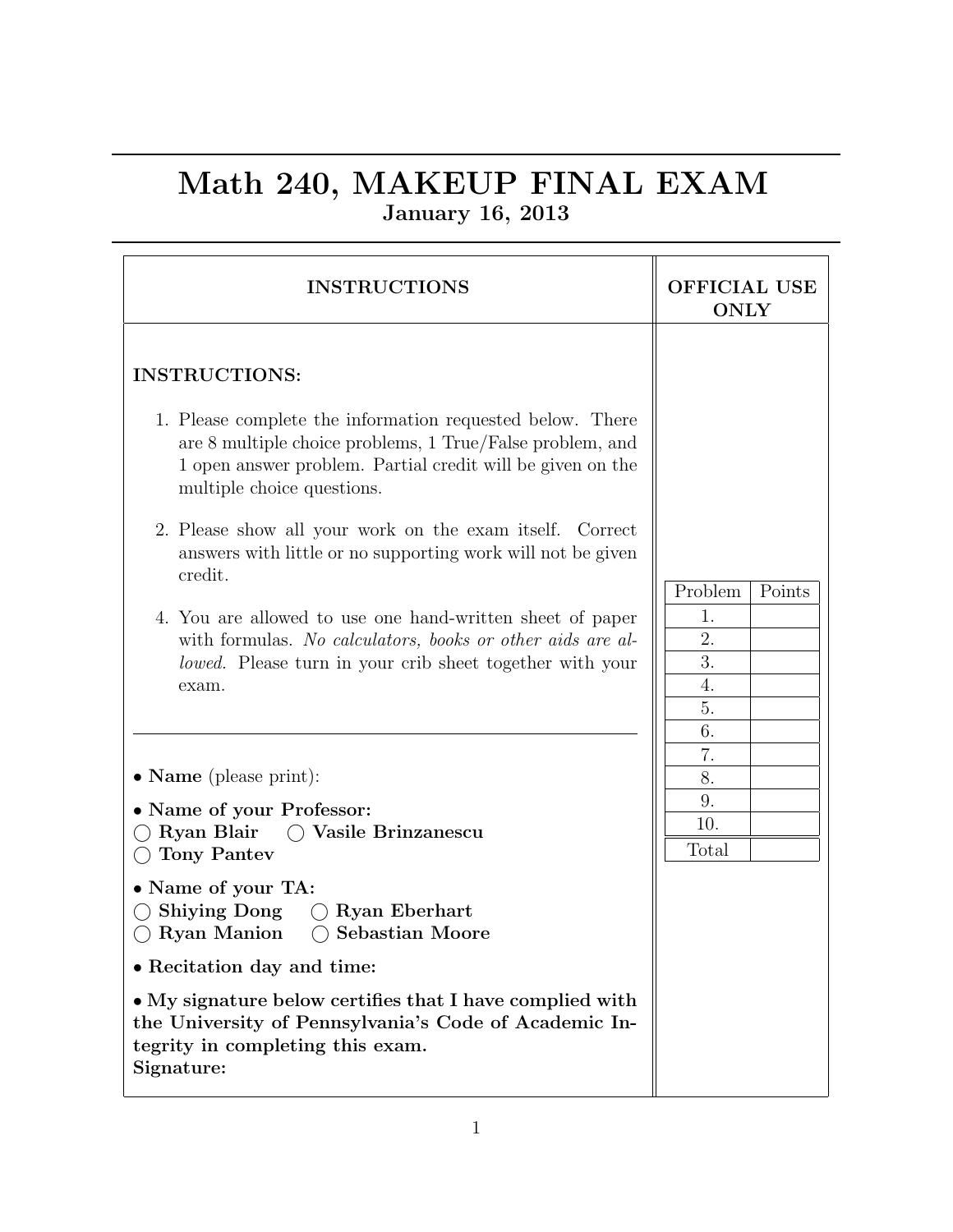## $(1)$  10 POINTS Which of the following statements are **false**?

- (i) A parametrized surface  $S$  is always a graph of a function.
- (ii) The surface  $\vec{X}(s,t) = \langle s^2 + t^2, -2s \cos(t), -2s \sin(t) \rangle$ ,  $0 < s < 1$ ,  $0 < t < 2$  is orientable.
- (iii) Let S be the unit sphere oriented with the outward normal vector. Let  $\overrightarrow{F}$  be a vector field such that div  $\vec{F} = 6$  everywhere in  $\mathbb{R}^3$ . Then the flux of  $\vec{F}$  through S is  $12\pi$ .
- $(a)$  (i) only
- (b) (ii) only
- (c) (iii) only
- (d) (i) and (ii) only
- (e) (i) and (iii) only
- (f) (ii) and (iii) only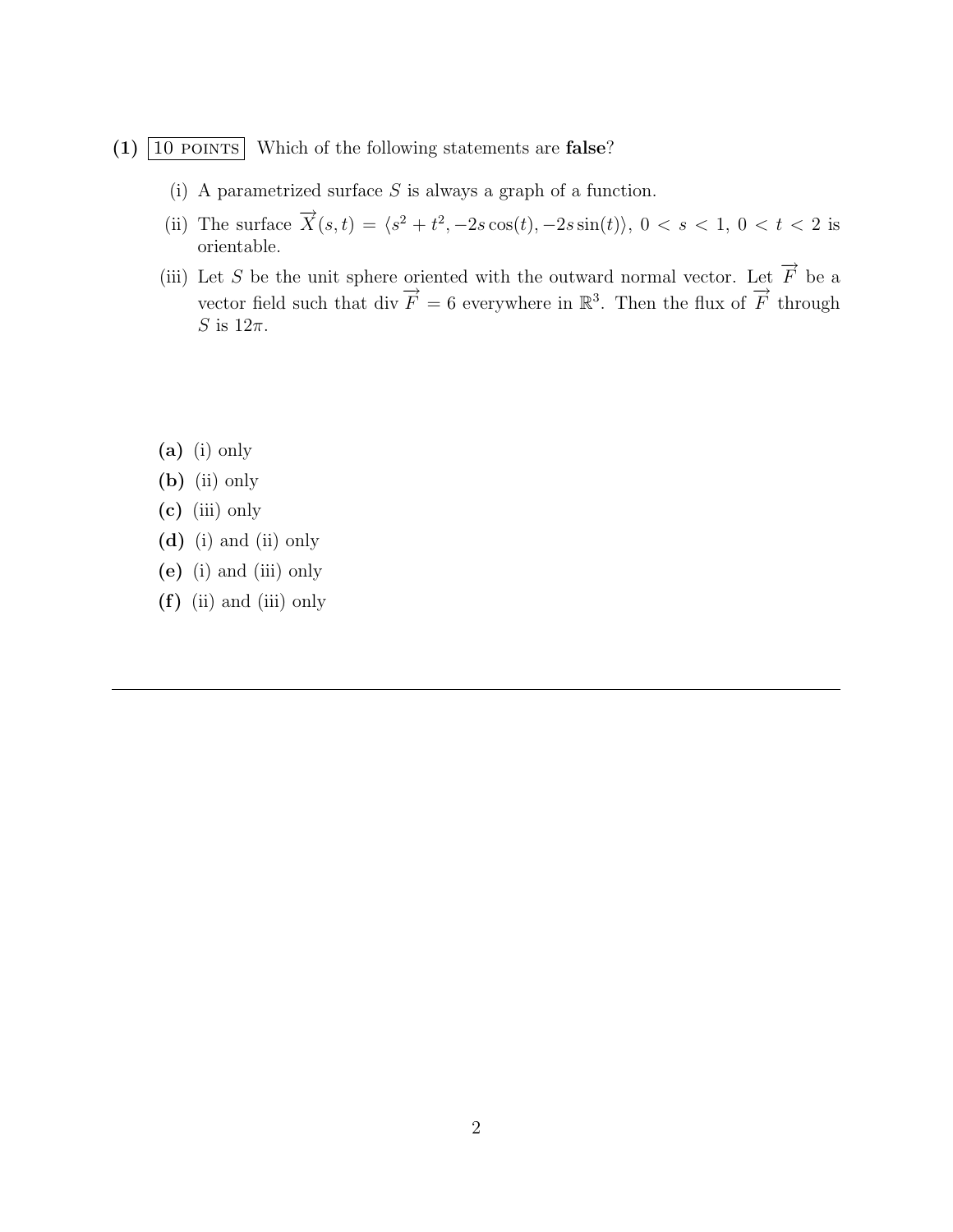(2)  $\boxed{10 \text{ POINTS}}$  Let S be the part of the graph of the function  $f(x, y) = 3 - x^2 - y^2$  that lies over the disk  $x^2 + y^2 \le 1$  in the xy-plane. Suppose S is oriented by the upward pointing normal vector. Compute the flux  $\iint_S \vec{F} \cdot d\vec{S}$  of the vector field

$$
\overrightarrow{F} = \left\langle 5x + \frac{x^2 + y^2}{3 + 2y^2}, \ 2y + \sin(x), \ 11 - 7z - \frac{2xz}{3 + 2y^2} \right\rangle.
$$

Hint: Use Gauss's theorem.

(a)  $11\pi$ (b) 24 (c) 0 (d)  $7\pi$ (e)  $2\pi$ (f)  $5 + \pi$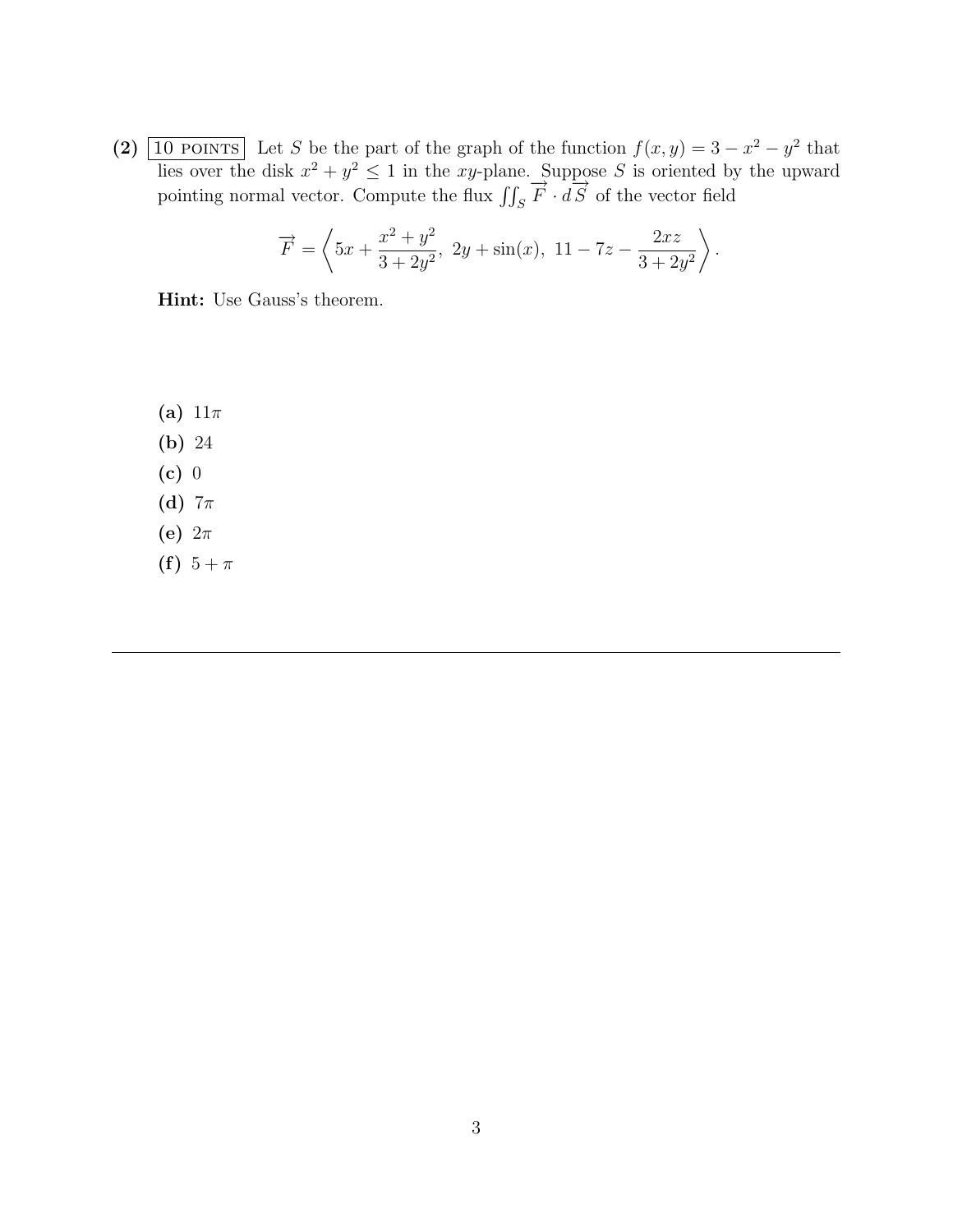- $(3)$   $\boxed{10 \text{ POINTS}}$  True or false. To receive *any* credit, you must also give a reason or a counterexample for each statement.
	- (a) If A and B are  $4 \times 4$  matrices such that rank( $AB$ ) = 3, then rank( $BA$ ) < 4.
	- (b) If A is a  $5 \times 3$  matrix with rank $(A) = 2$ , then  $Ax = b$  will have a solution for every vector *b* in  $\mathbb{R}^5$ .
	- (c) If A is a  $4 \times 7$  matrix, then  $A<sup>T</sup>$  and A have the same rank.
	- (d) If A and  $B \neq 0$  are  $2 \times 2$  matrices such that  $AB = BA = 0$ , then A must be the zero matrix.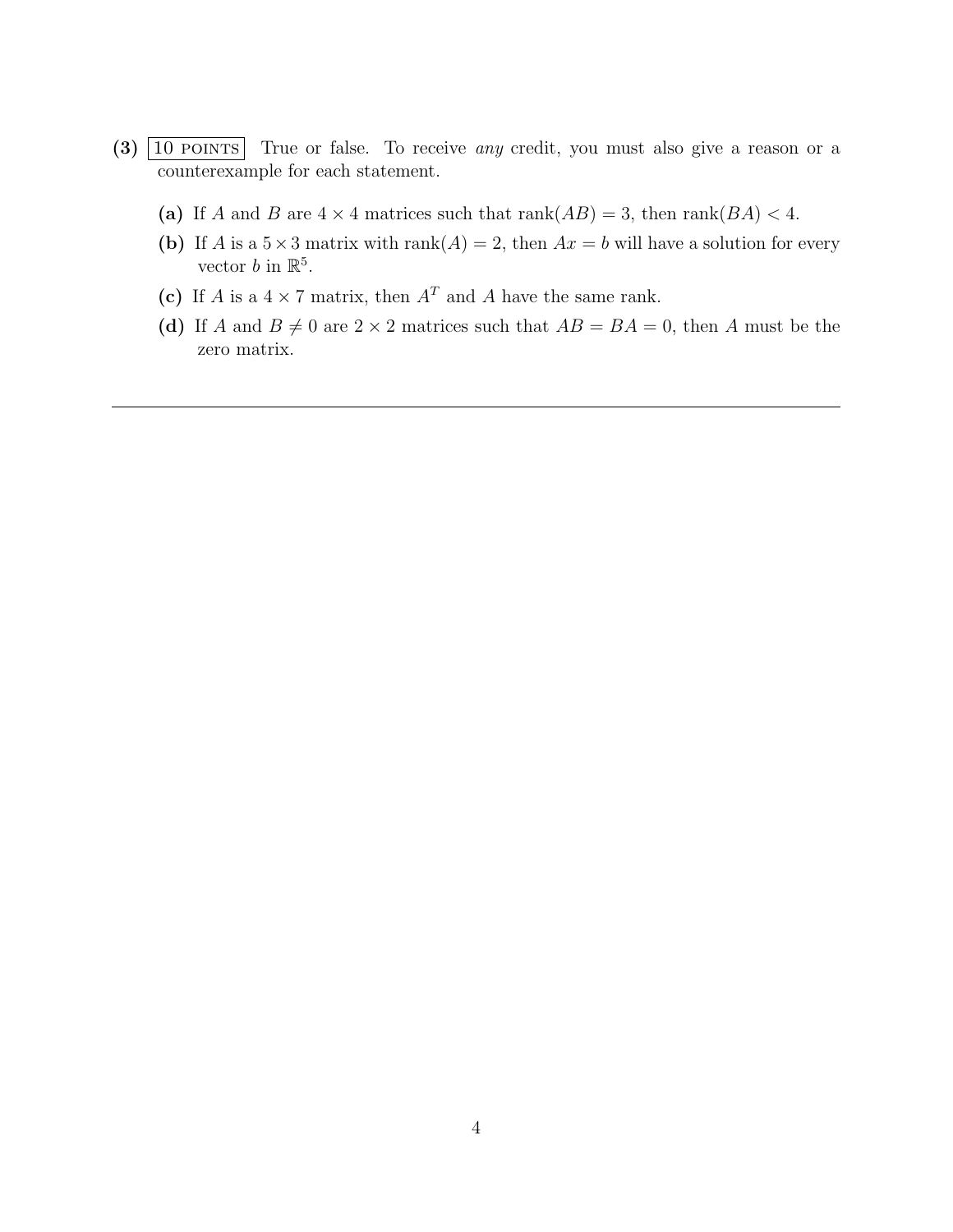- (4)  $\boxed{10 \text{ POINTS}}$  Please circle "T" for true or "F" for false in the space provided to the left of the following statements. You do not have to justify your answer to receive full credit.
- $T$  F The vector space of all  $4\times 4$  matrices that are both symmetric and skew-symmetric has dimension one.
- **T F** If  $T : V \to W$  is a linear transformation between vectorspaces V and W, then the set  $\{v \in V | T(v) = 0\}$  is a vector subspace of V.
- **T** F The vectors  $v_1, v_2, \ldots, v_n$  in  $\mathbb{R}^n$  are linearly independent if and only if  $span\{v_1, v_2, \ldots, v_n\} = \mathbb{R}^n$ .
- **T** If A is an  $n \times n$  matrix such that  $nullity(A) = 0$  then A is the identity matrix.
- **T** If A is an  $m \times n$  matrix with rank m, then the columns of A are linearly independent.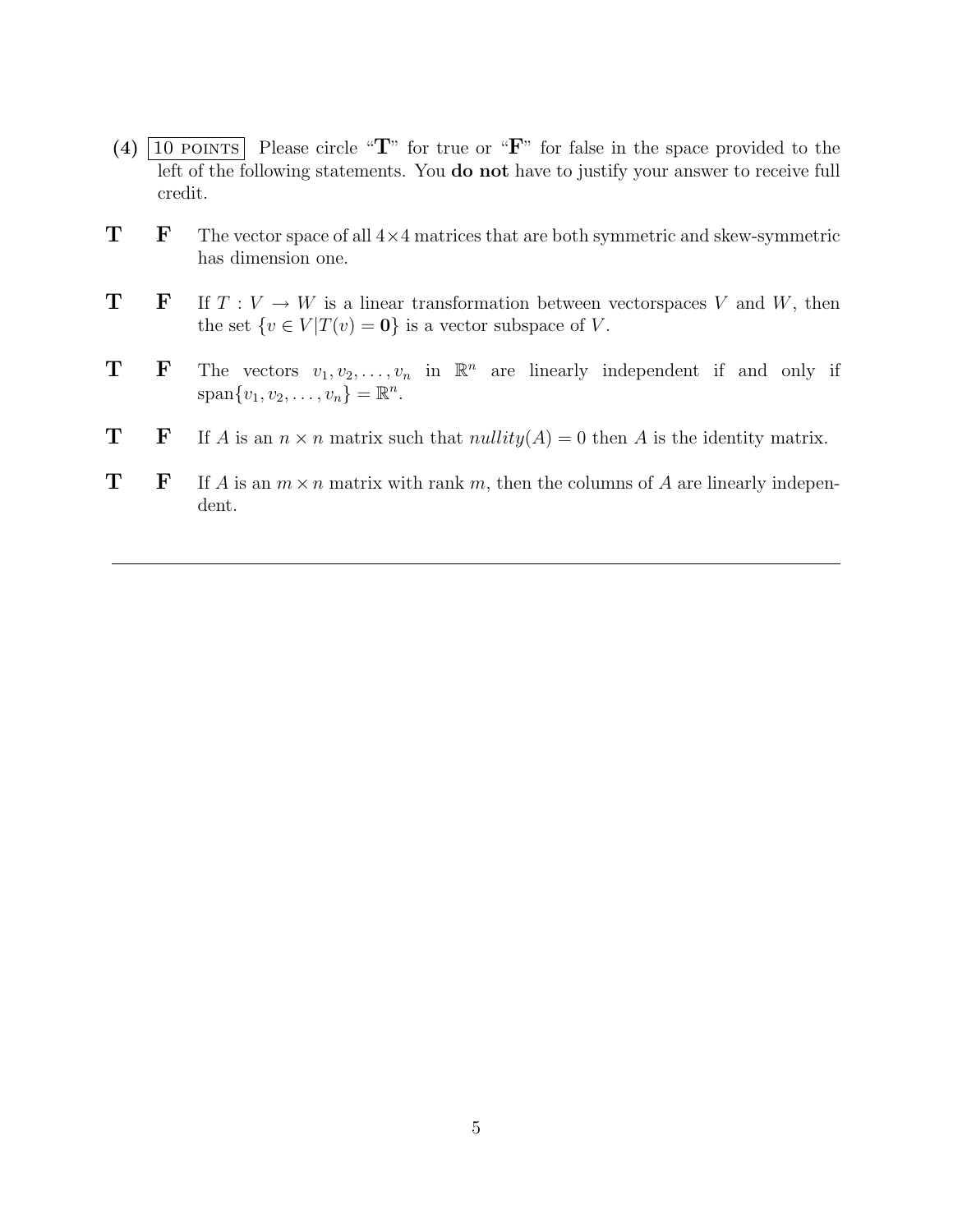- $(5)$   $\boxed{10 \text{ POINTS}}$  Which o fthe following collections of matrices form a subspace of the vector space  $Mat_{2\times 2}(\mathbb{R})$ ?
	- (i) All non-singular matrices: det  $A \neq 0$ ;
	- (ii) All nilpotent matrices:  $A^2 = 0$ ;
	- (iii) All matrices A whose transpose commutes with a fixed matrix  $B: A<sup>T</sup>B = BA<sup>T</sup>$ ;
	- (iv) All skew-symmetric matrices:  $A<sup>T</sup> = -A$ .
	- (a) only (i)
	- (b) only (ii)
	- (c) only (iii)
	- (d) only (iv)
	- (e) only (i) and (ii)
	- (f) only (iii) and (iv)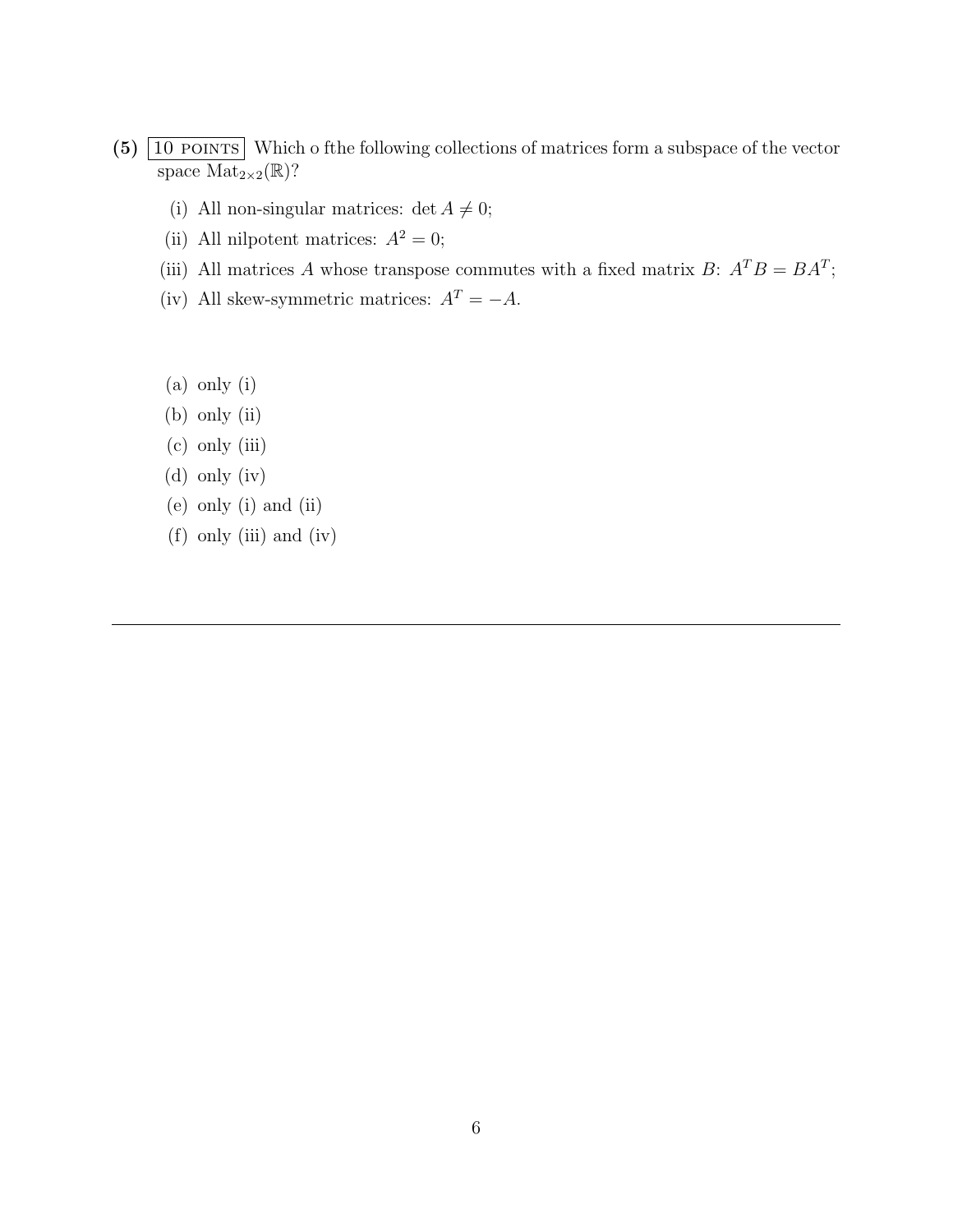- (6)  $\boxed{10 \text{ POINTS}}$  Produce a matrix A with the following properties
	- 1. A has eigenvalues  $-1$  and 2;

2. the eigenvalue 
$$
-1
$$
 has eigenvector  $\begin{bmatrix} 1 \\ 2 \\ 3 \end{bmatrix}$ ;  
3. the eigenvalue 2 has eigenvectors  $\begin{bmatrix} 1 \\ 1 \\ 0 \end{bmatrix}$  and  $\begin{bmatrix} 0 \\ 1 \\ 1 \end{bmatrix}$ .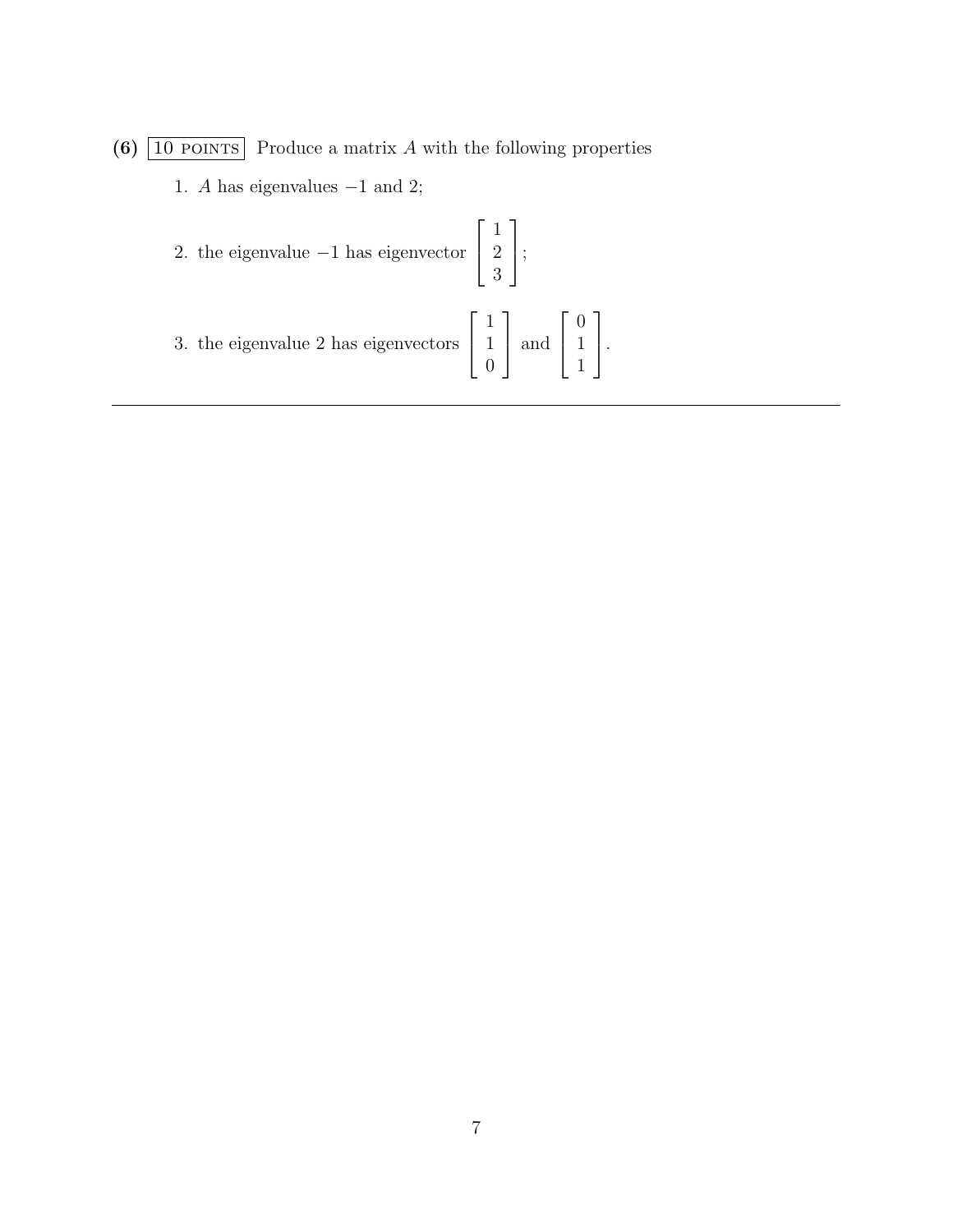- (7)  $\boxed{10 \text{ POINTS}}$  Let A be an  $n \times n$  matrix with real entries, and let  $\lambda$  be an eigenvalue of A. Which of the following statements is correct?
	- (i)  $\alpha\lambda$  is an eigenvalue of  $\alpha A$  for all real scalars  $\alpha$ ;
	- (ii)  $\lambda^2$  is an eigenvalue of  $A^2$ ;
	- (iii)  $\lambda^2 + \alpha \lambda + \beta$  is an eigenvalue of  $A^2 + \alpha A + \beta I_n$  for all real scalars  $\alpha$  and  $\beta$ ;
	- (iv) If  $\lambda = a + ib$  with  $a, b \neq 0$  are some real numbers, then  $\overline{\lambda} = a ib$  is also an eigenvalue of A.
	- (a) only (i)
	- (b) only (ii)
	- (c) only (iii)
	- (d) only (iv)
	- (e) (i), (ii), (iii), and (iv)
	- (f) only (ii) and (iv)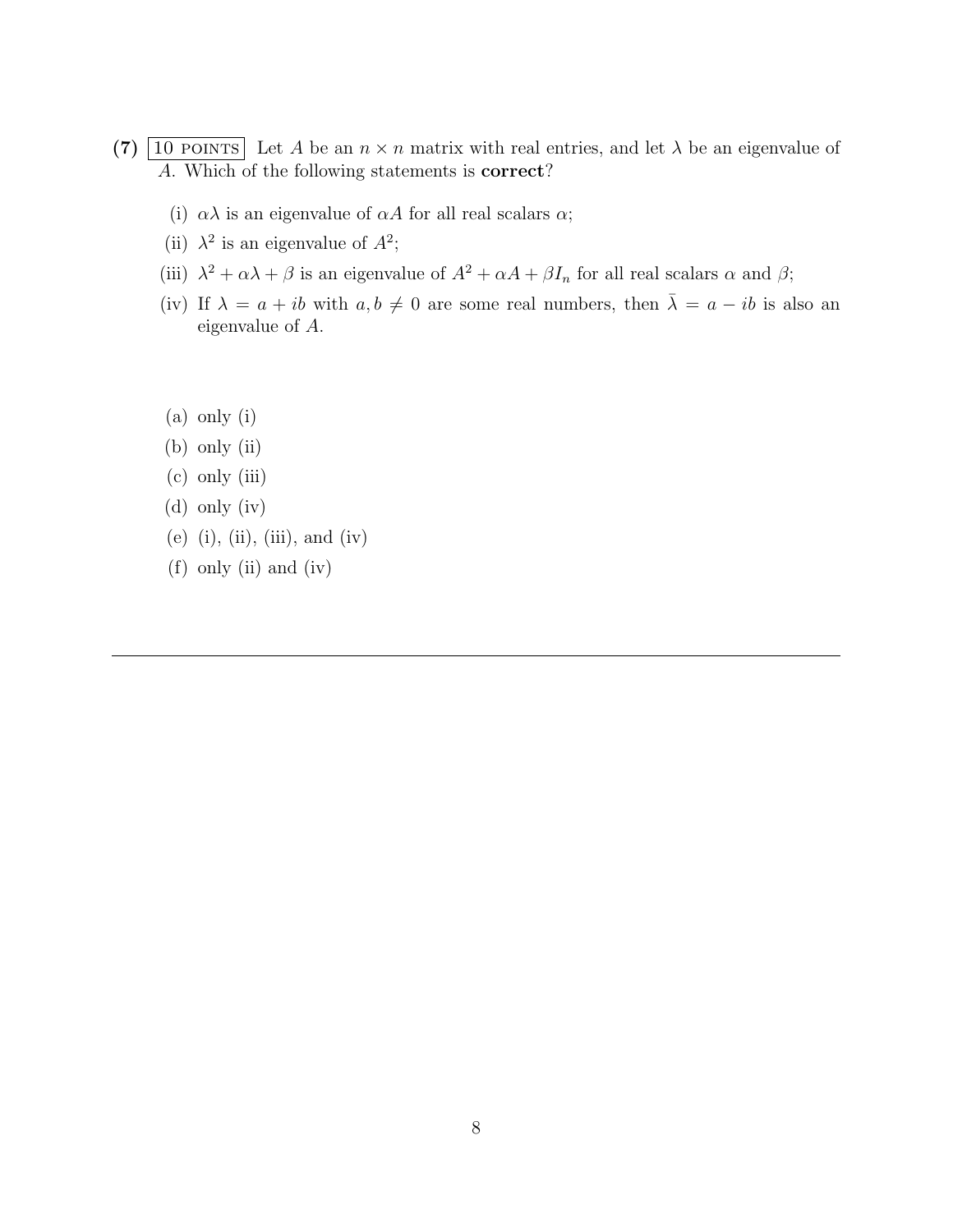(8)  $\boxed{10 \text{ POINTS}}$  Let  $\mathbf{x}' = A\mathbf{x}$  be a vector differential equation, where A is a 2 × 2 matrix with real entries. Suppose we know that one solution to this equation is given by  $e^t \left[ \sin(2t) \atop \cos(2t) \right]$  $cos(2t)$ 1 . Find the matrix A and the solution to  $\mathbf{x}' = A\mathbf{x}$  that satisfies the initial condition  $\mathbf{x}(0) = \begin{bmatrix} 1 \\ 0 \end{bmatrix}$  $\overline{0}$ 1 .

(a) 
$$
A = \begin{bmatrix} 1 & 2 \\ -2 & 1 \end{bmatrix}
$$
,  $\mathbf{x}(t) = e^t \begin{bmatrix} \cos(2t) \\ -\sin(2t) \end{bmatrix}$   
\n(b)  $A = \begin{bmatrix} 1 & 1 \\ 1 & 1 \end{bmatrix}$ ,  $\mathbf{x}(t) = e^t \begin{bmatrix} 1 \\ 0 \end{bmatrix}$   
\n(c)  $A = \begin{bmatrix} 1 & 2 \\ -2 & 1 \end{bmatrix}$ ,  $\mathbf{x}(t) = e^t \begin{bmatrix} \sin(2t) \\ \cos(2t) \end{bmatrix}$   
\n(d)  $A = \begin{bmatrix} 0 & 1 \\ 1 & 0 \end{bmatrix}$ ,  $\mathbf{x}(t) = \begin{bmatrix} 1 \\ 0 \end{bmatrix}$   
\n(e)  $A = \begin{bmatrix} 1 & 0 \\ 0 & 1 \end{bmatrix}$ ,  $\mathbf{x}(t) = e^t \begin{bmatrix} 1 \\ 1 \end{bmatrix}$   
\n(f)  $A = \begin{bmatrix} 1 & 1 \\ 0 & 1 \end{bmatrix}$ ,  $\mathbf{x}(t) = e^t \begin{bmatrix} 0 \\ 1 \end{bmatrix}$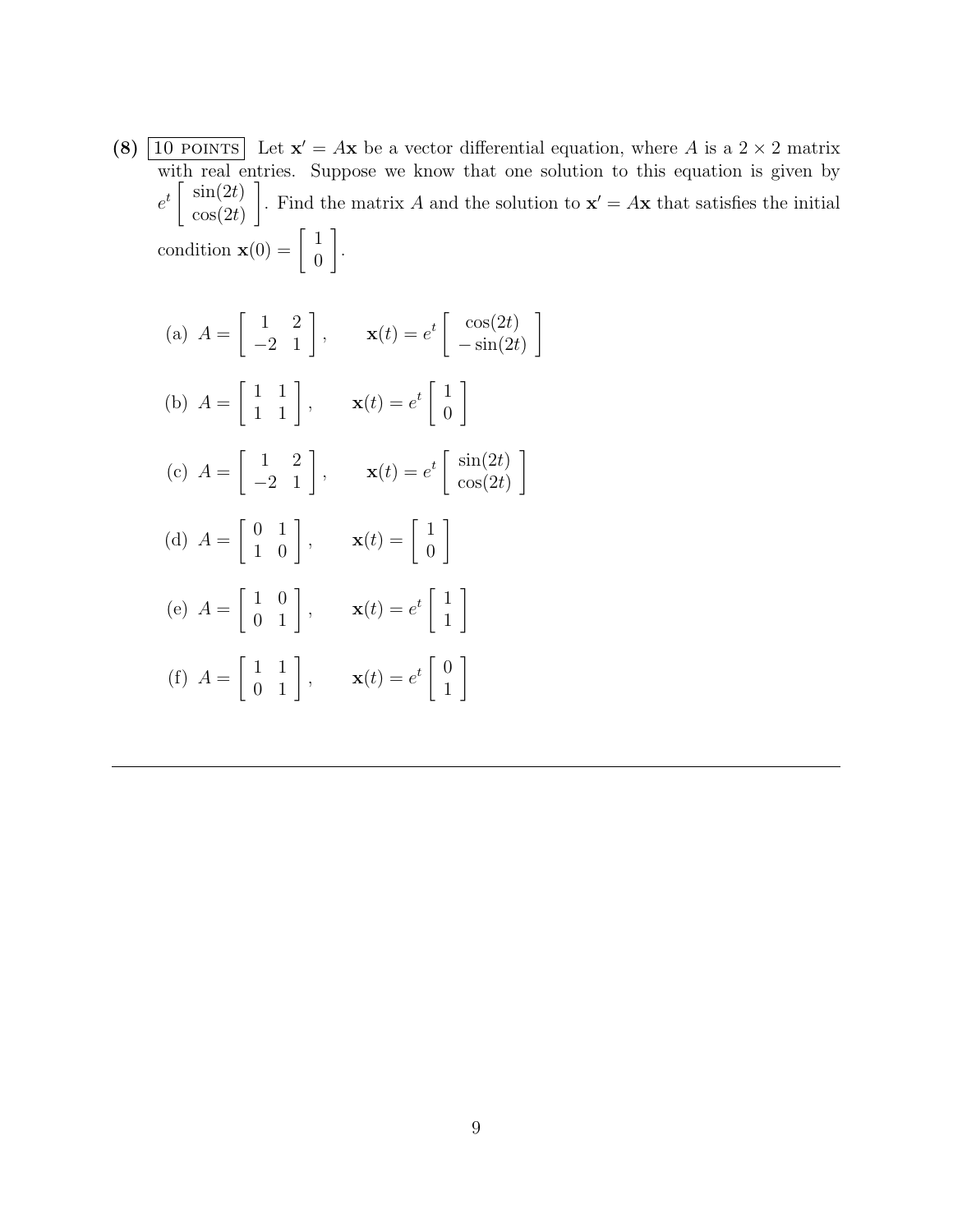(9)  $\boxed{10 \text{ POINTS}}$  Which of the following functions is a particular solution to the nonhomogeneous linear differential equation

$$
y'' - 2y' + y = xe^x
$$

- $(a) e^x$
- (b)  $\frac{1}{c}$ 6  $e^x$
- (c)  $xe^x$
- (d)  $\frac{1}{2}$ 3  $xe^{x}$
- (e)  $\frac{1}{c}$ 6  $x^3e^x$
- (f)  $\frac{1}{2}$ 2  $x^2e^x$